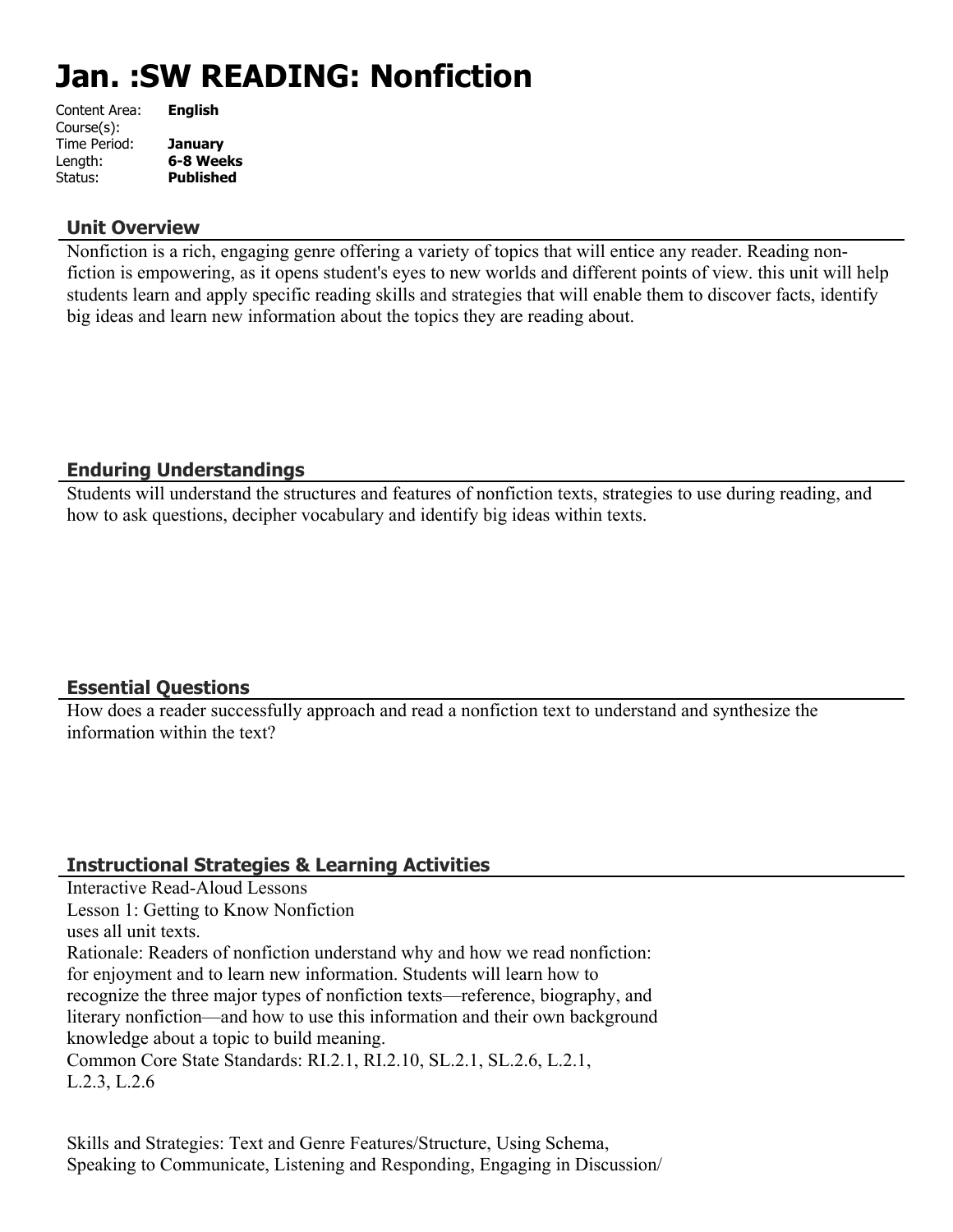#### Collaborating

Lesson 2: Look at Those Features!

uses Tell Me, Tree: All About Trees for Kids by Gail Gibbons. Rationale: Readers of nonfiction use text features to help them build meaning. Students will examine and identify common nonfiction text features in order to sort, understand, and analyze the information presented in the texts. Common Core State Standards: RI.2.1, RI.2.5, RI.2.7, RI.2.10, SL.2.1, SL.2.2, SL.2.6, L.2.1, L.2.3, L.2.6

Skills and Strategies: Text and Genre Features/Structure, Determining Importance, Speaking to Communicate, Listening and Responding, Engaging in Discussion/Collaborating

Lesson 3: Take Your Time uses Are You a Grasshopper? by Judy Allen. Rationale: Readers of nonfiction understand that reading to learn information is often a slower, more deliberate process than reading fiction for enjoyment. Students will learn to think about what they already know, generate questions about what they want to know, and read and reread the words and text features to discover new information and deepen their understanding. Common Core State Standards: RI.2.1, RI.2.5, RI.2.7, RI.2.10, SL.2.1, SL.2.2, SL.2.6, L.2.1, L.2.3, L.2.6

Skills and Strategies: Using Schema, Questioning, Text and Genre Features/Structure, Speaking to Communicate, Listening and Responding, Engaging in Discussion/Collaborating

Mentor Texts Are You a Grasshopper? by Judy Allen Follow the Dream: The Story of Christopher Columbus by Peter Sís Look Out for Turtles! by Melvin Berger Nothing but Trouble: The Story of Althea Gibson by Sue Stauffacher Pop! The Invention of Bubble Gum by Meghan McCarthy Tell Me, Tree: All About Trees for Kids by Gail Gibbons Nonfiction Shared Texts "Animals That Help" by Karen Smith and Carey Moore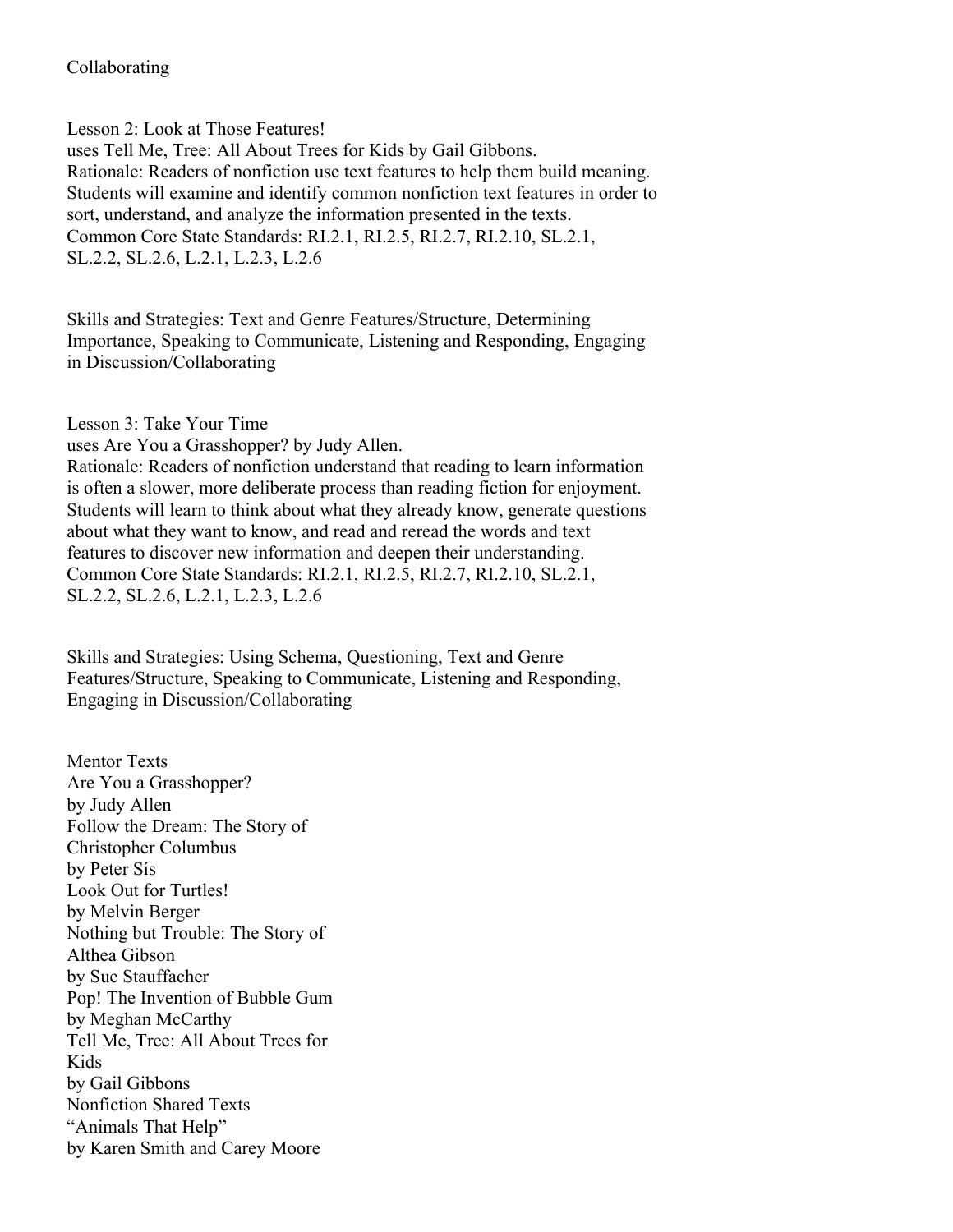(Lexile Level: 1020L) "Are You Going Green?" by Karen Smith and Carey Moore (Lexile Level: 870L) "Hang Tough" by Alice Bluegrass (Lexile Level: 950L) "A Long Journey" from Zootles®: Turtles by Rachel Young (Lexile Level: 910L) "M&M's®" by Karen Smith and Carey Moore (Lexile Level: 890L) "Queen of the Waves" by Ed Combs (Lexile Level: 560L) "A Turtle Tot's Tale" from Zootles®: Turtles by Donna Latham (Lexile Level: 720L) "Types of Turtles" from Zootles®: Turtles by John Bonnett Wexo (Lexile Level: 800L) "What's for Lunch?" from Zootles®: Backyard Birds by John Bonnett Wexo (Lexile Level: 890L) "What's in Your Backyard?" from Zootles®: Backyard Birds by John Bonnett Wexo (Lexile Level: 740L)

Lesson 4: Organize It! uses Look Out for Turtles! by Melvin Berger.

Rationale: Readers notice how nonfiction writers organize their texts to communicate information. Students will

explore two important text structures—description and compare and contrast—and learn how knowing the text structure of a nonfiction text can help them identify important information. Common Core State Standards: RI.2.1, RI.2.4, RI.2.10, SL.2.1, SL.2.2, SL.2.6, L.2.1, L.2.3, L.2.6

Skills and Strategies: Text and Genre Features/Structure, Visualizing, Questioning, Determining Importance, Speaking to Communicate, Listening and Responding, Engaging in Discussion/Collaborating Lesson 5: Organization Is the Key!

uses Follow the Dream: The Story of Christopher Columbus by Peter Sís.

Rationale: Readers understand that identifying text structures in nonfiction texts helps them navigate important information. Students will explore three additional nonfiction text structures—chronological, problem/solution, and

cause/effect—which will help them in determining important information and deepen their understanding of a topic

or subject.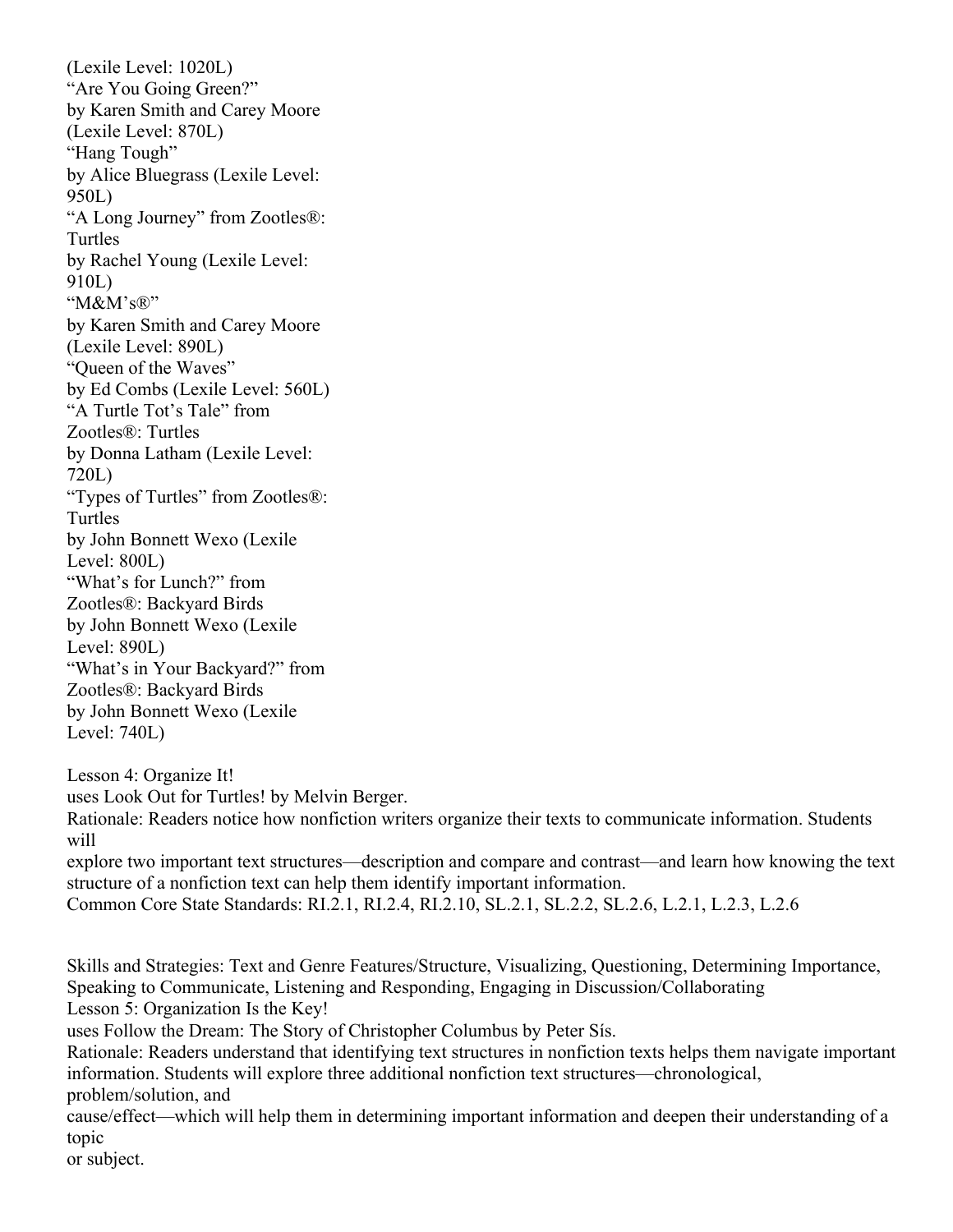Common Core State Standards: RI.2.1, RI.2.3, RI.2.4, RI.2.10, SL.2.1, SL.2.2, SL.2.6, L.2.1, L.2.3, L.2.6

Skills and Strategies: Text and Genre Features/Structure, Questioning, Determining Importance, Speaking to Communicate, Listening and Responding, Engaging in Discussion/Collaborating

Lesson 6: Be a Word Detective!

uses Nothing but Trouble: The Story of Althea Gibson by Sue Stauffacher.

Rationale: Readers stop and use "fix-up" strategies when what they are reading doesn't make sense or includes unfamiliar words or phrases. Students will learn how to monitor for meaning of a text at sentence and word level

and to use strategies to uncover the meaning of new and/or unfamiliar words.

Common Core State Standards: RI.2.1, RI.2.4, RI.2.5, L.2.4, RI.2.10, SL.2.1, SL.2.2, SL.2.6, L.2.1, L.2.3, L.2.6

Skills and Strategies: Monitoring and Repairing Comprehension, Finding Word Meaning (Vocabulary), Using Schema, Making Inferences, Speaking to Communicate, Listening and Responding, Engaging in Discussion/ Collaborating

Lesson 7: What's the Purpose?

uses Look Out for Turtles! by Melvin Berger.

Rationale: Readers of nonfiction recognize and understand different perspectives and points of view about a variety of topics. Students will learn how to identify the author's purpose for writing a text in order to better analyze

the content and make inferences.

Common Core State Standards: RI.2.1, RI.2.6, RI.2.8, RI.2.10, SL.2.1, SL.2.2, SL.2.6, L.2.1, L.2.3, L.2.6

Skills and Strategies: Determining Importance, Making Inferences, Speaking to Communicate, Listening and Responding, Engaging in Discussion/Collaborating

Lesson 8: I Understand, and I Feel ...

uses Nothing but Trouble: The Story of Althea Gibson by Sue Stauffacher.

Rationale: Readers of nonfiction recall key details from a text by answering who, what, when, where, why, and/or

how questions about a text. Students will demonstrate their understanding of nonfiction texts by learning how to

explain what the text is about, as well as sharing how they feel about a particular topic using evidence from the text.

Common Core State Standards: RI.2.1, RI.2.2, RI.2.3, RI.2.8, RI.2.10, SL.2.1, SL.2.2, SL.2.6, L.2.1, L.2.3, L.2.6

Skills and Strategies: Determining Importance. Making Inferences, Questioning, Synthesizing, Speaking to Communicate, Listening and Responding, Engaging in Discussion/Collaborating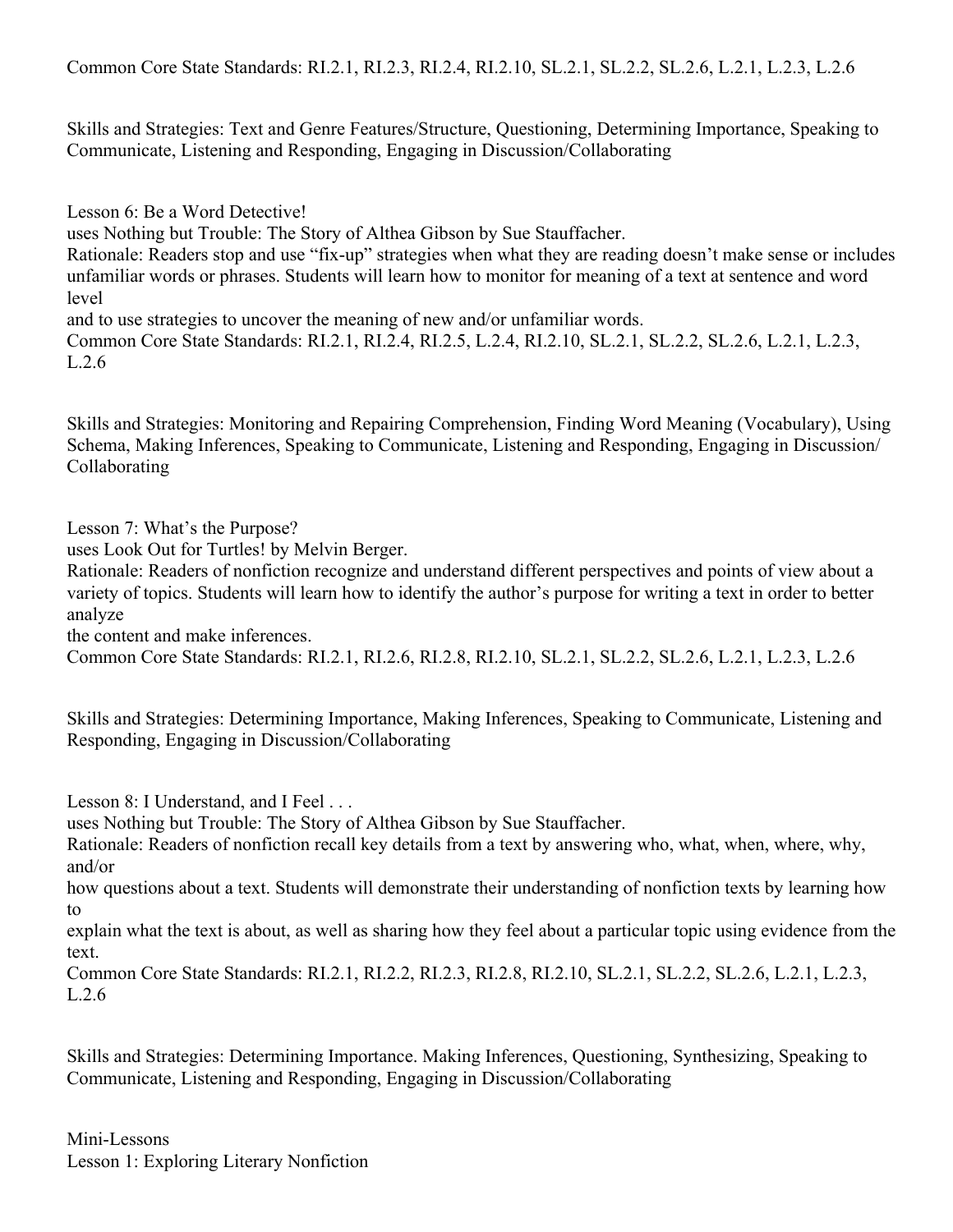uses "A Turtle Tot's Tale" by Donna Latham from Zootles®: Turtles from the Nonfiction Shared Texts. Rationale: Readers use what they know about the specific types of nonfiction to enhance their enjoyment and understanding of texts. Students will examine the purpose and components of literary nonfiction, including crafting and reporting techniques, to support enduring content understanding. Common Core State Standards: RI.2.1, RI.2.6, RI.2.10, SL.2.1, SL.2.2, SL.2.6, L.2.1, L.2.3, L.2.6

Skills and Strategies: Text and Genre Features/Structure, Visualizing, Determining Importance, Speaking to Communicate, Listening and Responding, Engaging in Discussion/Collaborating

Lesson 2: Exploring Types of Nonfiction – Biography uses "Queen of the Waves" by Ed Combs from the Nonfiction Shared Texts. Rationale: Readers understand that knowing the three types of nonfiction texts helps them to construct meaning as

they read. Students will discuss how understanding why and how writers write biographies can deepen their understanding and enjoyment of these texts.

Common Core State Standards: RI.2.1, RI.2.3, RI.2.6, RI.2.10, RI.2.1, SL.2.1, SL.2.2, SL.2.6, L.2.1, L.2.3, L.2.6,

W.2.8

Skills and Strategies: Text and Genre Features/Structure, Determining Importance, Making Inferences, Speaking to

Communicate, Listening and Responding, Engaging in Discussion/Collaborating

Lesson 3: What Can We Learn From Text Features?

uses "What's in Your Backyard?" and "What's for Lunch?" by John Bonnett Wexo from the Nonfiction Shared

Texts.

Rationale: Readers of nonfiction use information gleaned from the text and the visual or graphic details to make

meaning. Students will learn how to use the text features found in reference nonfiction texts to activate their prior

knowledge and enhance their understanding of a topic.

Common Core State Standards: RI.2.1, RI.2.5, RI.2.7, RI.2.10, SL.2.1, SL.2.2, SL.2.6, L.2.1, L.2.3, L.2.6

Skills and Strategies: Text and Genre Features/Structure, Using Schema, Questioning, Determining Importance,

Speaking to Communicate, Listening and Responding, Engaging in Discussion/Collaborating

Lesson 4: For Example . . .

uses "Animals That Help" by Karen Smith and Carey Moore from the Nonfiction Shared Texts. Rationale: Readers use their knowledge of key nonfiction text structures to help classify important information.

Students will learn how to identify the description text structure in a nonfiction text to construct meaning at a text

and paragraph level in order to enhance understanding.

Common Core State Standards: RI.2.1, RI.2.2, RI.2.8, RI.2.10, SL.2.1, SL.2.2, SL.2.6, L.2.1, L.2.3, L.2.6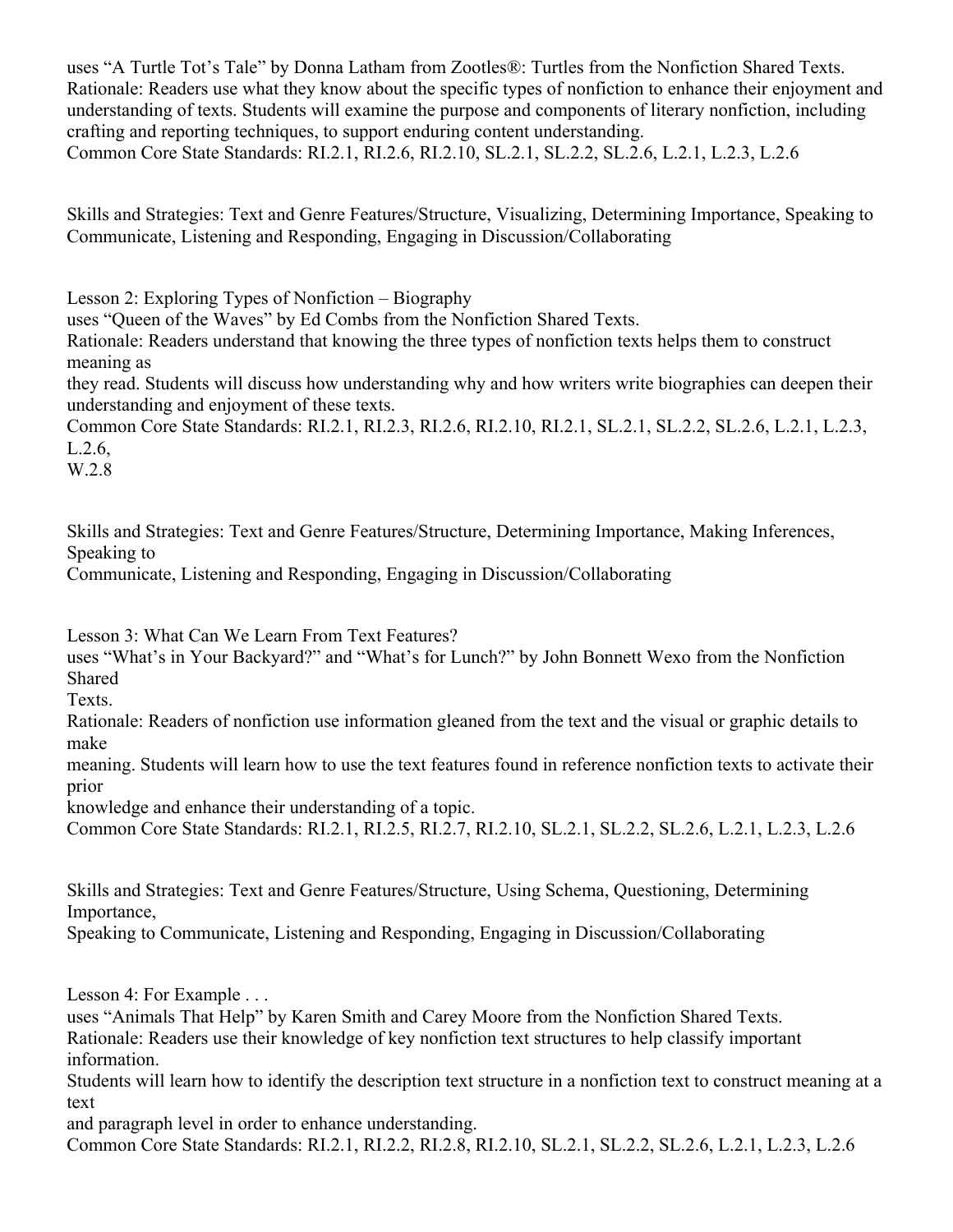Skills and Strategies: Text and Genre Features/Structure, Determining Importance, Speaking to Communicate, Listening and Responding, Engaging in Discussion/Collaborating

Lesson 5: Compare This!

uses "Types of Turtles" by John Bonnett Wexo from Zootles®: Turtles from the Nonfiction Shared Texts. Rationale: Readers learn that identifying how nonfiction writers organize their texts will help them sort and chunk

important information. Students will learn how to identify a comparison text structure to find answers to questions

and enhance understanding.

Common Core State Standards: RI.2.1, RI.2.2, RI.2.5, RI.2.10, SL.2.1, SL.2.2, SL.2.6, L.2.1, L.2.3, L.2.6

Skills and Strategies: Text and Genre Features/Structure, Determining Importance, Speaking to Communicate, Listening and Responding, Engaging in Discussion/Collaborating

Lesson 6: All in Time

uses "M&M's®" by Karen Smith and Carey Moore from the Nonfiction Shared Texts.

Rationale: Readers identify when information in a text is presented in time order to enhance their understanding

and recall of key ideas. Students will learn how to identify the chronological text structure in nonfiction texts in order

to make meaning and recall important steps in a process.

Common Core State Standards: RI.2.1, RI.2.3, RI.2.5, RI.2.7, RI.2.10, SL.2.1, SL.2.2, SL.2.6, L.2.1, L.2.3, L.2.6

Skills and Strategies: Text and Genre Features/Structure, Determining Importance, Speaking to Communicate, Listening and Responding, Engaging in Discussion/Collaborating

Lesson 7: What's the Problem?

uses Pop! The Invention of Bubble Gum by Meghan McCarthy.

Rationale: Readers understand that identifying how writers organize their nonfiction texts helps them stay focused

and keep track of the important information. Students will learn how identifying a problem and solution text structure can help them find answers to questions and enhance understanding.

Common Core State Standards: RI.2.1, RI.2.6, RI.2.10, SL.2.1, SL.2.2, SL.2.6, L.2.1, L.2.3, L.2.6, W.2.8

Skills and Strategies: Text and Genre Features/Structure, Determining Importance, Questioning, Speaking to Communicate, Listening and Responding, Engaging in Discussion/Collaboratinge

Lesson 8: Cause and Effect uses Follow the Dream: The Story of Christopher Columbus by Peter Sís and "Hang Tough" by Alice Bluegrass from the Nonfiction Shared Texts. Rationale: Readers understand that the way nonfiction writers organize their information provides valuable clues for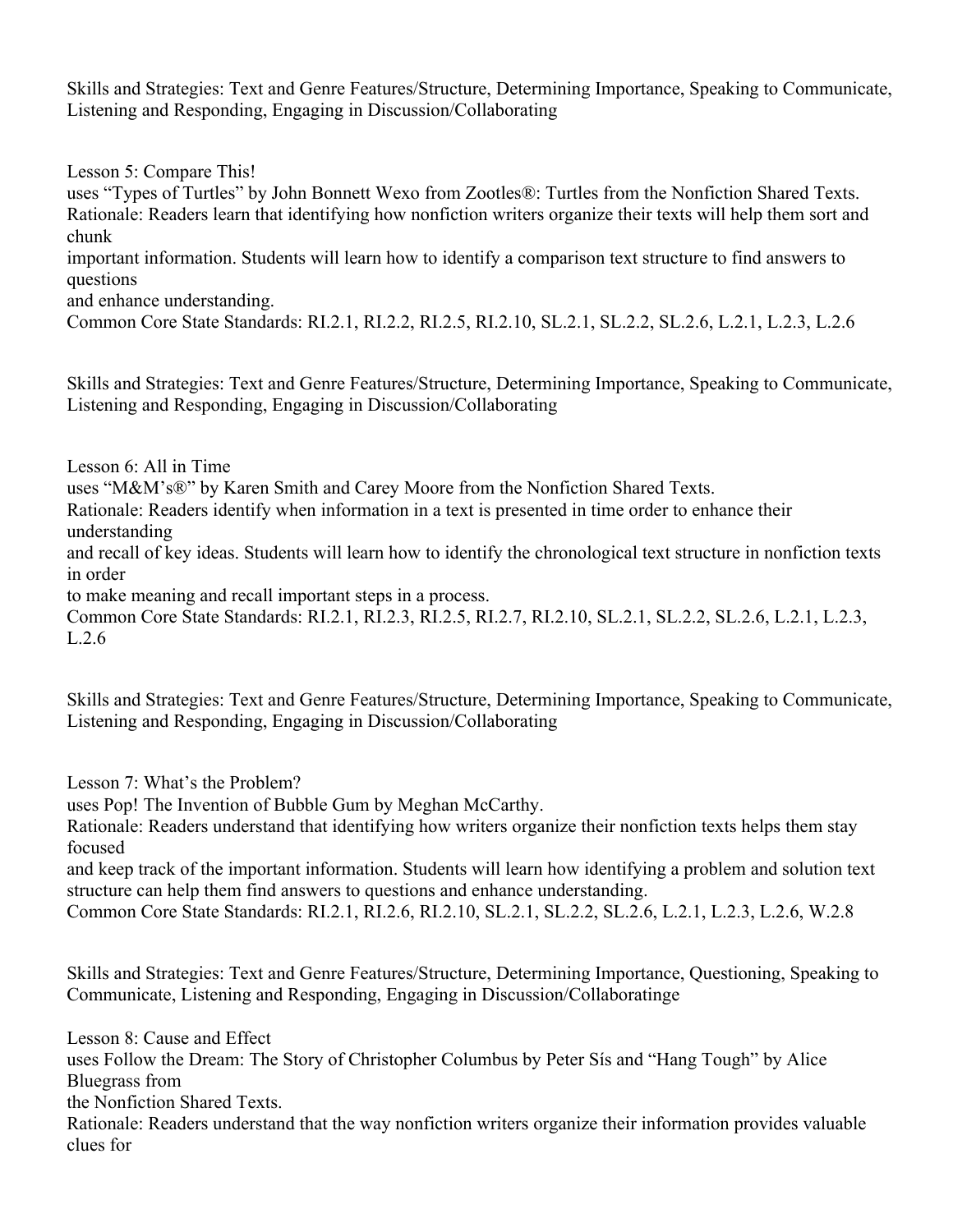them. Students will learn how identifying the cause and effect text structure can help them comprehend the writer's

main points. Common Core State Standards: RI.2.1, RI.2.2, RI.2.6, RI.2.8, RI.2.10, SL.2.1, SL.2.2, SL.2.6, L.2.1, L.2.3, L.2.6

Skills and Strategies: Text and Genre Features/Structure, Determining Importance, Questioning, Speaking to Communicate, Listening and Responding, Engaging in Discussion/Collaborating

Lesson 9: This Word Means . . .

uses "A Long Journey" by Rachel Young from Zootles®: Turtles from the Nonfiction Shared Texts. Rationale: Readers monitor for meaning and use word-solving strategies when what they are reading does not make sense. Students will learn to notice new or unfamiliar words and how to use context clues to determine the

meaning of the words.

Common Core State Standards: RI.2.1, RI.2.4, RI.2.5, L.2.4, RI.2.10, SL.2.1, SL.2.2, SL.2.6, L.2.1, L.2.3, L.2.6

Skills and Strategies: Monitoring and Repairing Comprehension, Finding Word Meaning (Vocabulary), Text and

Genre Features/Structure, Speaking to Communicate, Listening and Responding, Engaging in Discussion/ Collaborating

Lesson 10: What Was Their Purpose?

uses "Hang Tough" by Alice Bluegrass and "Are You Going Green?" by Karen Smith and Carey Moore from the

Nonfiction Shared Texts.

Rationale: Readers understand how reading nonfiction texts allows them to explore different topics from various

perspectives. Students will learn to identify why a writer has written his or her text, whether it is to entertain, to

persuade, and/or to inform, to enhance their understanding of the key ideas and infer the author's message. Common Core State Standards: RI.2.1, RI.2.6, RI.2.8, RI.2.10, SL.2.1, SL.2.2, SL.2.6, L.2.1, L.2.3, L.2.6

Skills and Strategies: Determining Importance, Making Inferences, Speaking to Communicate, Listening and Responding, Engaging in Discussion/Collaborating

# **Integration of Career Readiness, Life Literacies and Key Skills**

Students will be able to explore various real world careers in their nonfiction text selection.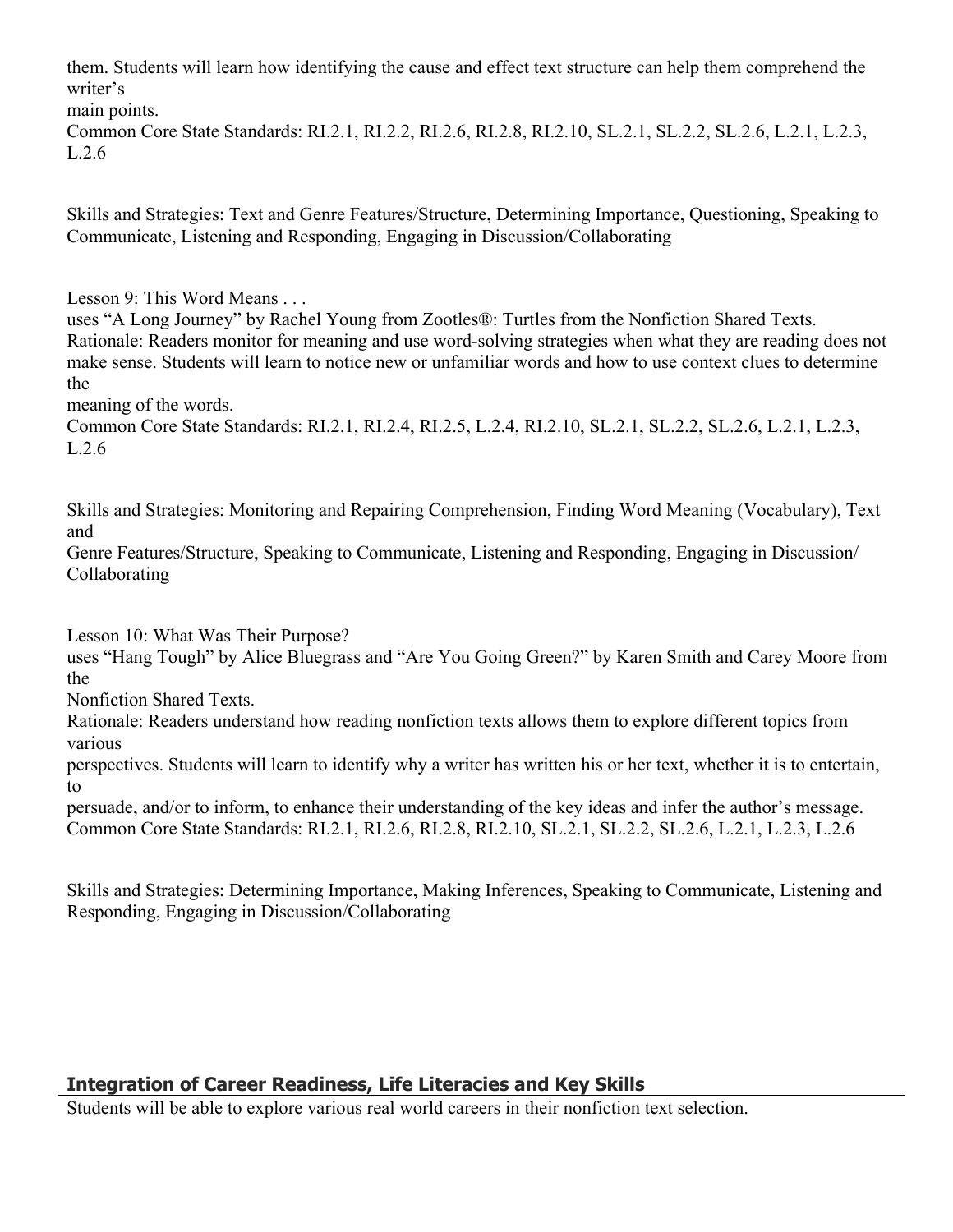| <b>TECH.9.4.2.GCA</b> | <b>Global and Cultural Awareness</b>                                                                                                                                                           |
|-----------------------|------------------------------------------------------------------------------------------------------------------------------------------------------------------------------------------------|
|                       | Individuals from different cultures may have different points of view and experiences.                                                                                                         |
| <b>TECH.9.4.2.CT</b>  | Critical Thinking and Problem-solving                                                                                                                                                          |
| TECH.9.4.2.GCA.1      | Articulate the role of culture in everyday life by describing one's own culture and<br>comparing it to the cultures of other individuals (e.g., 1.5.2.C2a, 7.1.NL.IPERS.5,<br>7.1.NL.IPERS.6). |
|                       | A variety of diverse sources, contexts, disciplines, and cultures provide valuable and<br>necessary information that can be used for different purposes.                                       |
|                       | Critical thinkers must first identify a problem then develop a plan to address it to<br>effectively solve the problem.                                                                         |
|                       | Digital artifacts can be owned by individuals or organizations.                                                                                                                                |
| TECH.9.4.2.CT.1       | Gather information about an issue, such as climate change, and collaboratively brainstorm<br>ways to solve the problem (e.g., K-2-ETS1-1, 6.3.2.GeoGI.2).                                      |
| WRK.9.2.2.CAP.1       | Make a list of different types of jobs and describe the skills associated with each job.                                                                                                       |
| TECH.9.4.2.CT.3       | Use a variety of types of thinking to solve problems (e.g., inductive, deductive).                                                                                                             |
| TECH.9.4.2.TL.1       | Identify the basic features of a digital tool and explain the purpose of the tool (e.g.,<br>$8.2.2$ .ED.1).                                                                                    |
|                       | Digital tools have a purpose.                                                                                                                                                                  |
|                       | Different types of jobs require different knowledge and skills.                                                                                                                                |
| <b>TECH.9.4.2.DC</b>  | Digital Citizenship                                                                                                                                                                            |
| <b>WRK.9.2.2.CAP</b>  | <b>Career Awareness and Planning</b>                                                                                                                                                           |

## **Technology and Design Integration**

Students will interact with Smartboard, Ipads, Chromebooks and document camera.

| CS.K-2.8.1.2.DA.2   | Store, copy, search, retrieve, modify, and delete data using a computing device.                                                                                                                                                                                                                                                                                                                  |
|---------------------|---------------------------------------------------------------------------------------------------------------------------------------------------------------------------------------------------------------------------------------------------------------------------------------------------------------------------------------------------------------------------------------------------|
|                     | The use of technology developed for the human designed world can affect the<br>environment, including land, water, air, plants, and animals. Technologies that use natural<br>sources can have negative effects on the environment, its quality, and inhabitants.<br>Reusing and recycling materials can save money while preserving natural resources and<br>avoiding damage to the environment. |
| $CS.K-2.8.1.2.CS.1$ | Select and operate computing devices that perform a variety of tasks accurately and<br>quickly based on user needs and preferences.                                                                                                                                                                                                                                                               |
|                     | Individuals use computing devices to perform a variety of tasks accurately and quickly.<br>Computing devices interpret and follow the instructions they are given literally.                                                                                                                                                                                                                      |

#### **Interdisciplinary Connections**

Mentor Texts and individual levled reading choices in the nonfiction genre make natural connections to the disciplines in science and social studies.

| SCI.K-2.5.3.2.C | All animals and most plants depend on both other organisms and their environment to<br>meet their basic needs. |
|-----------------|----------------------------------------------------------------------------------------------------------------|
| SOC.6.1.4.D.CS4 | The study of American folklore and popular historical figures enables Americans with                           |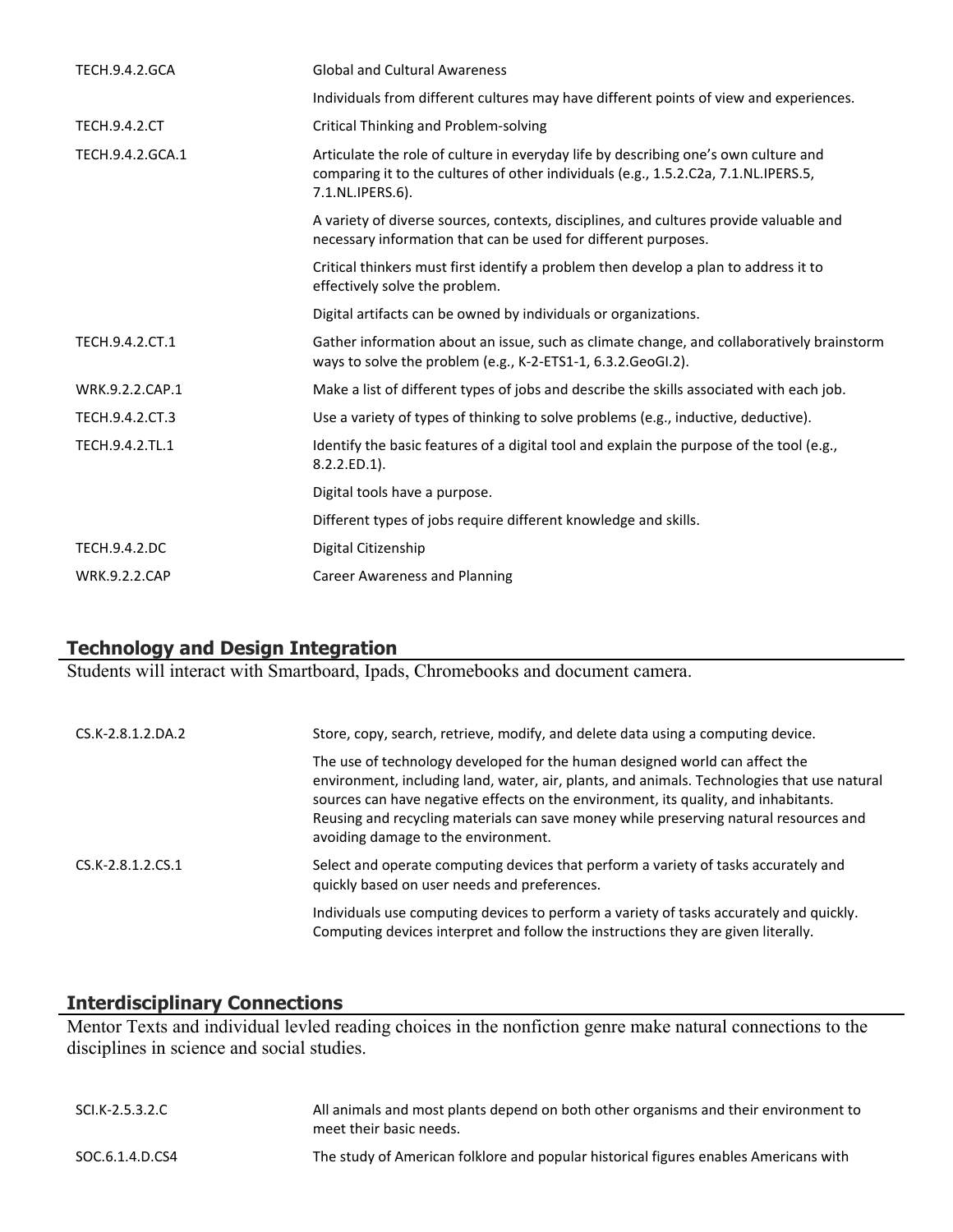| diverse cultural backgrounds to feel connected to a national heritage.                                                                                                                                                                                                                                                                                                                                                                    |
|-------------------------------------------------------------------------------------------------------------------------------------------------------------------------------------------------------------------------------------------------------------------------------------------------------------------------------------------------------------------------------------------------------------------------------------------|
| The Sun warms the land, air, and water.                                                                                                                                                                                                                                                                                                                                                                                                   |
| A source of energy is needed for all organisms to stay alive and grow. Both plants and<br>animals need to take in water, and animals need to take in food. Plants need light.                                                                                                                                                                                                                                                             |
| Animals have various ways of obtaining food and water. Nearly all animals drink water or<br>eat foods that contain water.                                                                                                                                                                                                                                                                                                                 |
| Compare how different animals obtain food and water.                                                                                                                                                                                                                                                                                                                                                                                      |
| Organisms interact and are interdependent in various ways; for example, they provide<br>food and shelter to one another.                                                                                                                                                                                                                                                                                                                  |
| A habitat supports the growth of many different plants and animals by meeting their basic<br>needs of food, water, and shelter.                                                                                                                                                                                                                                                                                                           |
| Identify the characteristics of a habitat that enable the habitat to support the growth of<br>many different plants and animals.                                                                                                                                                                                                                                                                                                          |
| Plants and animals often resemble their parents.                                                                                                                                                                                                                                                                                                                                                                                          |
| Record the observable characteristics of plants and animals to determine the similarities<br>and differences between parents and their offspring.                                                                                                                                                                                                                                                                                         |
| Determine the characteristic changes that occur during the life cycle of plants and animals<br>by examining a variety of species, and distinguish between growth and development.                                                                                                                                                                                                                                                         |
| Plants and animals have features that help them survive in different environments.                                                                                                                                                                                                                                                                                                                                                        |
| U.S. History: America in the World: All students will acquire the knowledge and skills to<br>think analytically about how past and present interactions of people, cultures, and the<br>environment shape the American heritage. Such knowledge and skills enable students to<br>make informed decisions that reflect fundamental rights and core democratic values as<br>productive citizens in local, national, and global communities. |
|                                                                                                                                                                                                                                                                                                                                                                                                                                           |

# **Differentiation**

Based on invidual need, teachers will offer additional support though conferencing, modified mentor text, peer support and individualized mini-lessons.

Advanced learners will be offered more rigorous mentor texts to emulate, teacher conferences and reference materials to support in-depth writing endeavors, based on choice.

- Understand that gifted students, just like all students, come to school to learn and be challenged.
- Pre-assess your students. Find out their areas of strength as well as those areas you may need to address before students move on.
- Consider grouping gifted students together for at least part of the school day.
- Plan for differentiation. Consider pre-assessments, extension activities, and compacting the curriculum.
- Use phrases like "You've shown you don't need more practice" or "You need more practice" instead of words like "qualify" or "eligible" when referring to extension work.
- Encourage high-ability students to take on challenges. Because they're often used to getting good grades, gifted students may be risk averse.
- **Definitions of Differentiation Components**:
	- o Content the specific information that is to be taught in the lesson/unit/course of instruction.
	- o Process how the student will acquire the content information.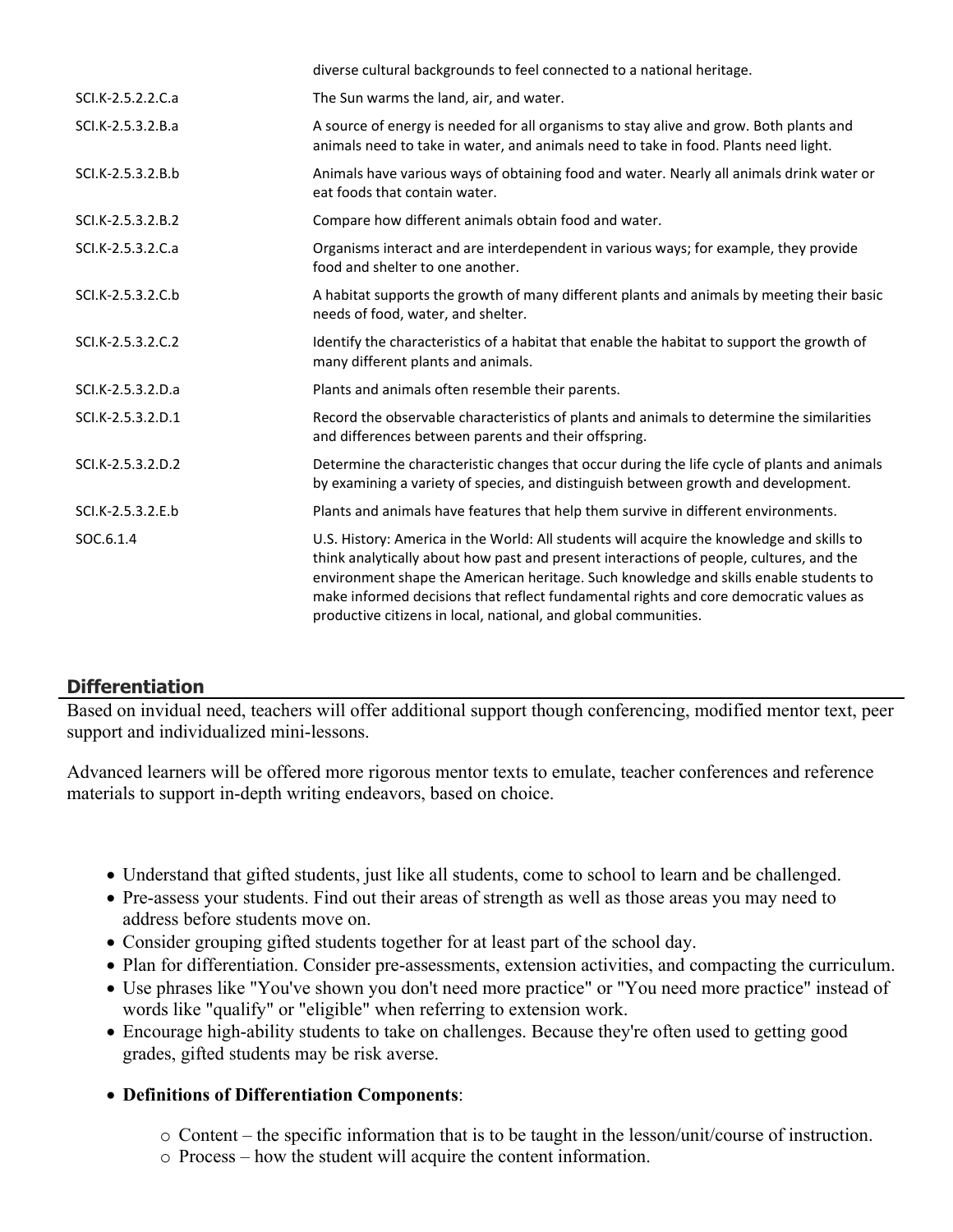- o Product how the student will demonstrate understanding of the content.
- o Learning Environment the environment where learning is taking place including physical location and/or student grouping

#### **Differentiation occurring in this unit:**

Student Strengths and weaknesses will be assessed and monitored, and individualized/differentiated learning will be assigned as appropriate. Level appropriate text will be provided as deemed appropriate.

Additional leveled text will be made available and offered to students requiring additional challenge. Assignments may vary from the traditional.

# **Modifications & Accommodations**

IEP accommodations, and modifications will be in place, and teacher assigned modifications and accommodations will be assigned, assessed, and monitored.

Follow IEP accommodations and differentiate materials, project requirements as needed.

Refer to QSAC EXCEL SMALL SPED ACCOMMOCATIONS spreadsheet in this discipline.

#### **Modifications and Accommodations used in this unit:**

Student Strengths and weaknesses will be assessed and monitored, and individualized/differentiated learning will be assigned as appropriate.

#### **Benchmark Assessments**

**Benchmark Assessments** are given periodically (e.g., at the end of every quarter or as frequently as once per month) throughout a school year to establish baseline achievement data and measure progress toward a standard or set of academic standards and goals.

#### **Schoolwide Benchmark assessments:**

Aimsweb benchmarks 3X a year

Linkit Benchmarks 3X a year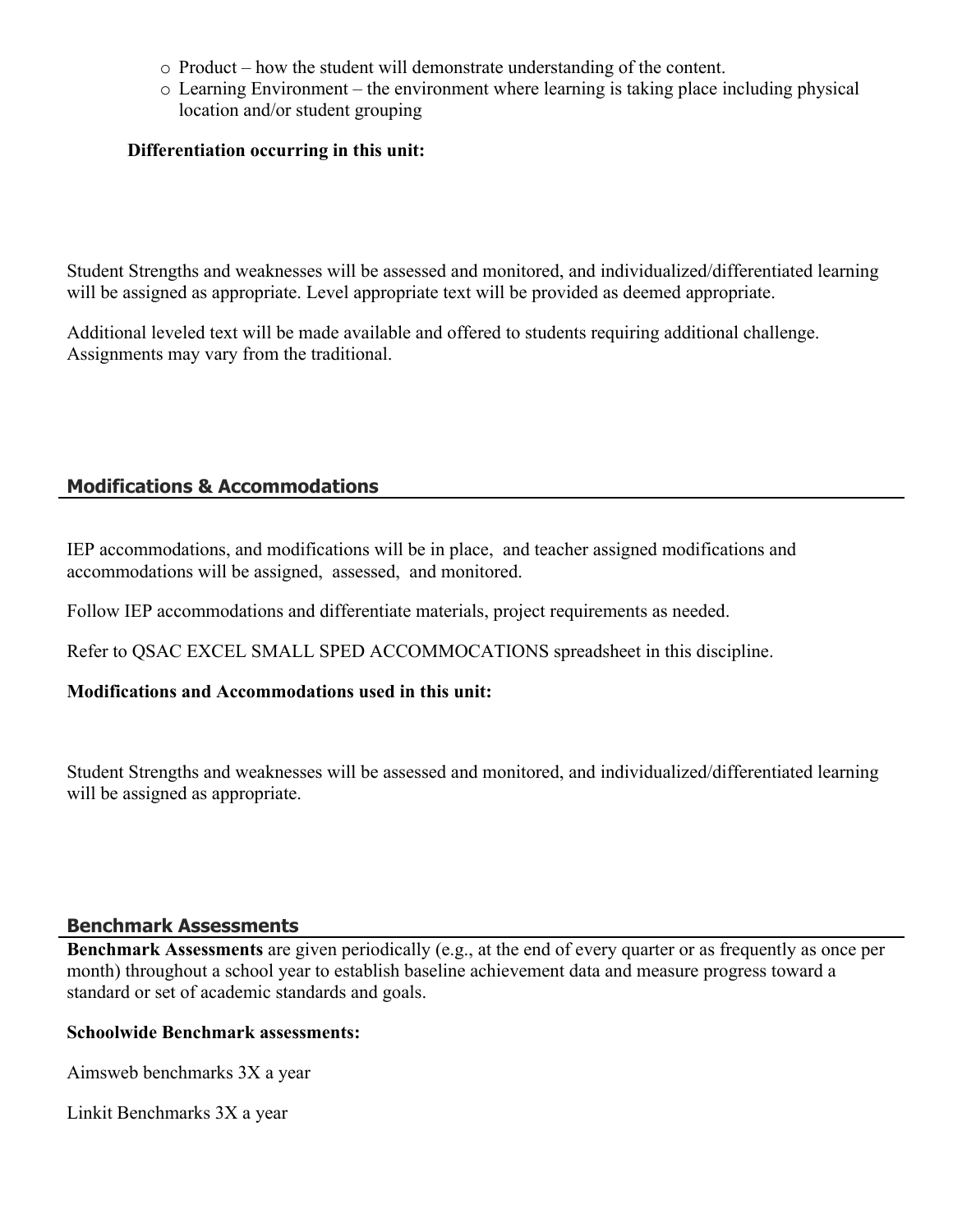DRA

#### **Additional Benchmarks used in this unit:**

DRA and Aimsweb

Linkit testing 3 times a year.

## **Formative Assessments**

Assessment allows both instructor and student to monitor progress towards achieving learning objectives, and can be approached in a variety of ways. **Formative assessment** refers to tools that identify misconceptions, struggles, and learning gaps along the way and assess how to close those gaps. It includes effective tools for helping to shape learning, and can even bolster students' abilities to take ownership of their learning when they understand that the goal is to improve learning, not apply final marks (Trumbull and Lash, 2013). It can include students assessing themselves, peers, or even the instructor, through writing, quizzes, conversation, and more. In short, formative assessment occurs throughout a class or course, and seeks to improve student achievement of learning objectives through approaches that can support specific student needs (Theal and Franklin, 2010, p. 151).

#### **Formative Assessments used in this unit:**

Worksheets associated with the unit

**Discussion** 

Teacher conference

Teacher made assessments

Anecdotal records

#### **Summative Assessments**

**summative assessments** evaluate student learning, knowledge, proficiency, or success at the conclusion of an instructional period, like a unit, course, or program. Summative assessments are almost always formally graded and often heavily weighted (though they do not need to be). Summative assessment can be used to great effect in conjunction and alignment with formative assessment, and instructors can consider a variety of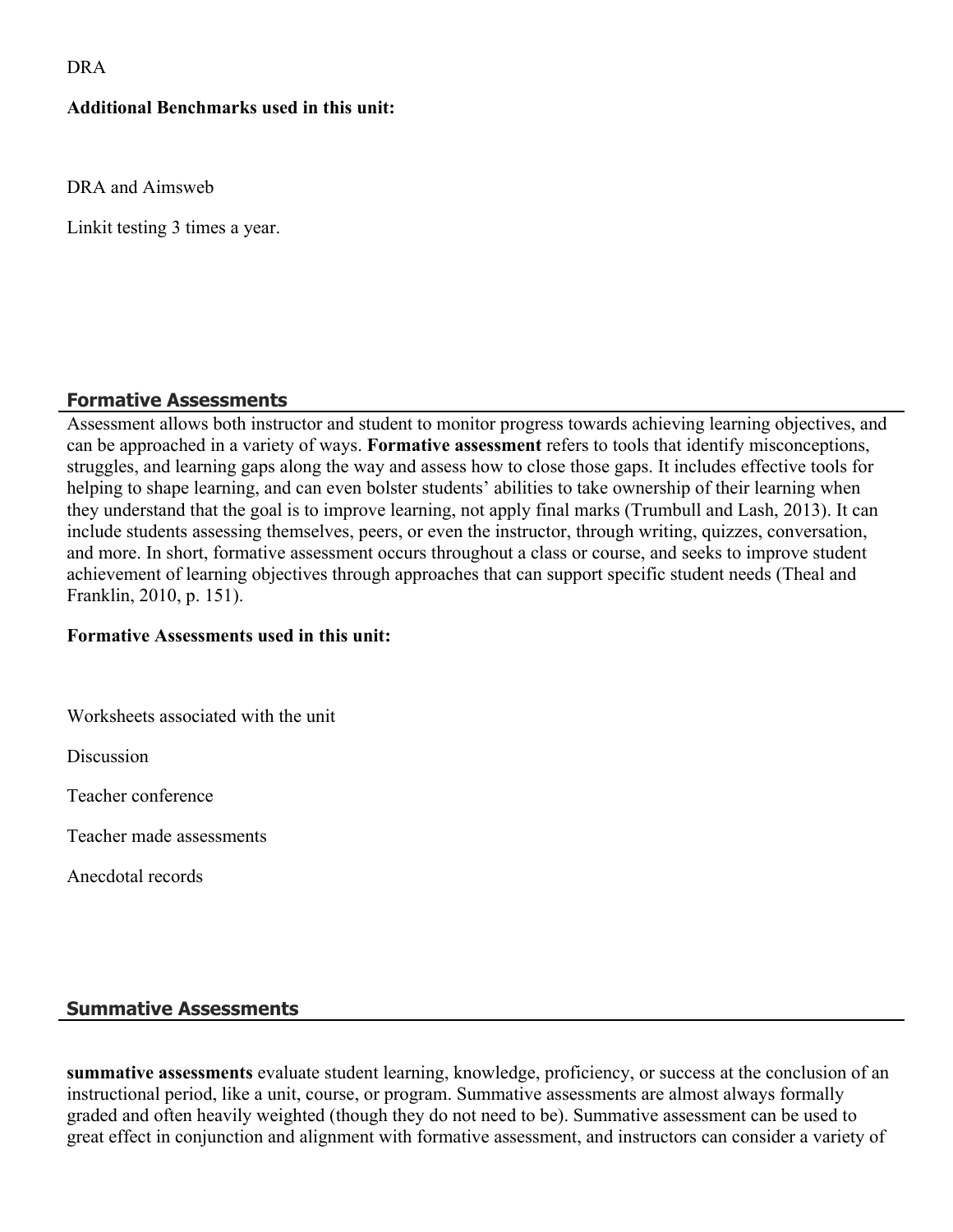ways to combine these approaches.

#### **Summative assessments for this unit:**

Summative Assessment Students will read the articles "Welcome to the Rain Forest!" and "An Ape's Life" from Zootles®: Great Apes in order to answer selected and constructed response questions. Nonfiction

Additional assessments in Schoolwide, Inc. unit

Teacher made assessment

#### **Instructional Materials**

Extensive Schoolwide leveled readers classroom library for choice reading.

Schoolwide, Inc. "Reading: Nonfiction" teacher instructional unit

Mentor texts listed above

leveled nonfiction readers for differentiation and choice

#### **Standards**

| CCSS.ELA-Literacy.RI.2.1 | Ask and answer such questions as who, what, where, when, why, and how to demonstrate<br>understanding of key details in a text.                                                         |
|--------------------------|-----------------------------------------------------------------------------------------------------------------------------------------------------------------------------------------|
| CCSS.ELA-Literacy.RI.2.2 | Identify the main topic of a multiparagraph text as well as the focus of specific paragraphs<br>within the text.                                                                        |
| CCSS.ELA-Literacy.RI.2.3 | Describe the connection between a series of historical events, scientific ideas or concepts,<br>or steps in technical procedures in a text.                                             |
| CCSS.ELA-Literacy.RI.2.4 | Determine the meaning of words and phrases in a text relevant to a grade 2 topic or<br>subject area.                                                                                    |
| CCSS.ELA-Literacy.RI.2.5 | Know and use various text features (e.g., captions, bold print, subheadings, glossaries,<br>indexes, electronic menus, icons) to locate key facts or information in a text efficiently. |
| CCSS.ELA-Literacy.RI.2.6 | Identify the main purpose of a text, including what the author wants to answer, explain, or<br>describe.                                                                                |
| CCSS.ELA-Literacy.RI.2.7 | Explain how specific images (e.g., a diagram showing how a machine works) contribute to                                                                                                 |